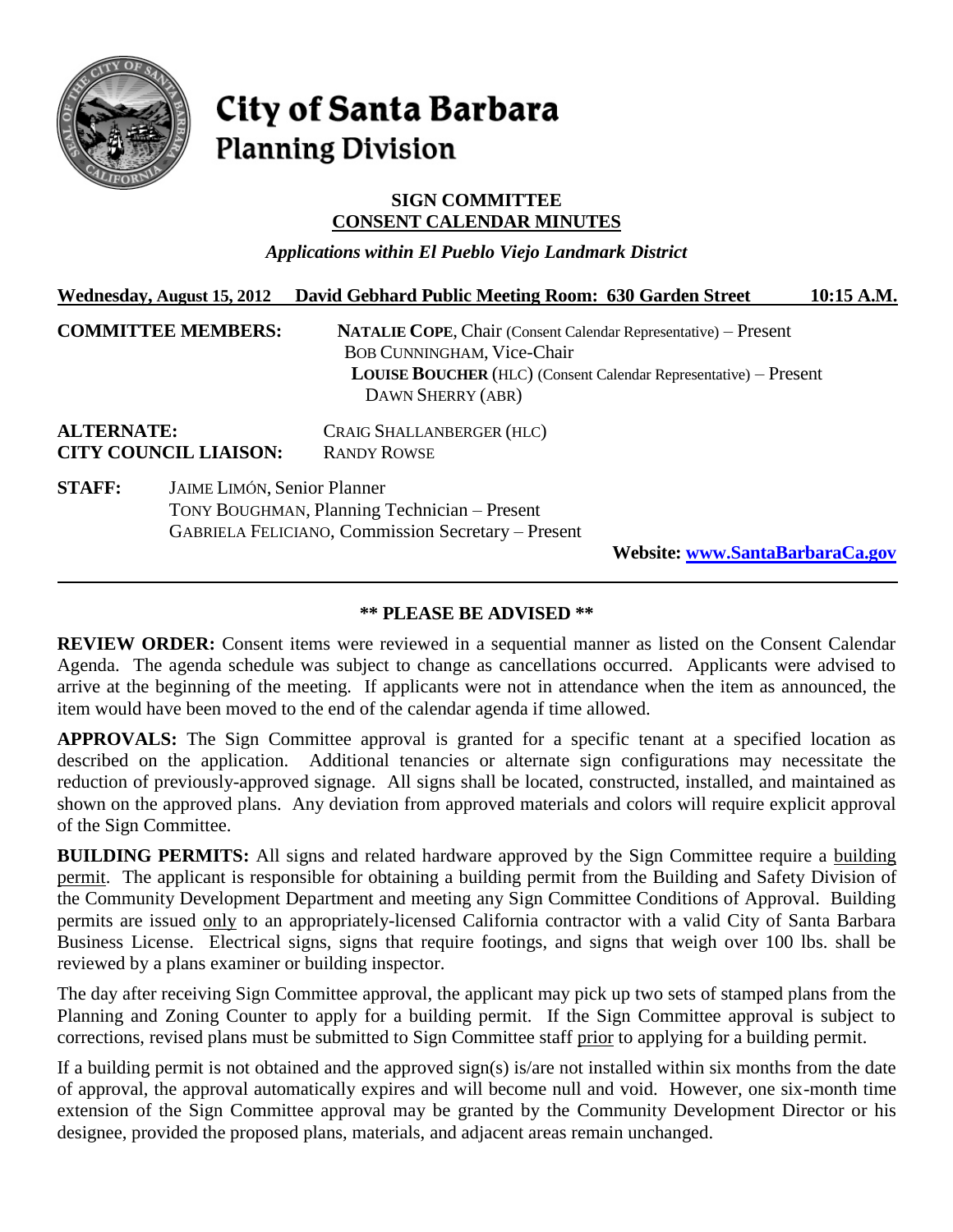A final inspection date will be automatically scheduled within 30 days of building permit issuance, and building permits will expire six months from the approval date if no inspection is performed.

**INSTALLATION:** All signs and related hardware including footings, brackets, fasteners, wiring, fixtures, components, and appendages shall be installed by an appropriately-licensed California contractor (Sign painting contractor D42, Electrical sign contractor C45, or a General Contractor, providing such contractor is performing other unrelated work on the same site). Proof of insurance and property owner authorization may also be required.

**EXCEPTION:** The Building Official may approve the removal and replacement of signs by other qualified persons, provided the sign has an existing bracket or is mounted flat against a wall, the sign itself does not weigh more than 10 lbs., is not more than six feet above grade, or is painted on an existing surface.

**APPEALS:** Decisions of the Sign Committee of projects within El Pueblo Viejo Landmark District may be appealed to the Historic Landmarks Commission. For further information on appeals, contact the Planning Staff. Appeals must be in writing and filed at the Planning and Zoning Counter within ten calendar days of the meeting at which the Sign Committee took action or rendered its decision.

**AMERICANS WITH DISABILITIES ACT:** In compliance with the Americans with Disabilities Act, if you need special assistance to gain access to, comment at, or participate in these meetings, please contact the Planning Division at (805) 564-5470, ext. 3310. If possible, notification of at least 48 hours prior to the meeting will enable the City to make reasonable arrangements in most cases.

**POSTING:** On Friday, August 10, 2012, at 4:00 P.M., the agenda for this meeting was duly posted on the indoor and outdoor bulletin boards at the Community Development Department, 630 Garden Street, and online at *<sup>H</sup>*[www.santabarbaraca.gov/sign.](file://chgarden/ComDev/Group%20Folders/PLAN/Sign%20Committee/SC%20Minutes/2012%20SGN%20Final%20Minutes/Hwww.santabarbaraca.gov/sign)

# **GENERAL BUSINESS (10:12):**

A. Public Comments:

No public comment.

B. Review of the minutes of the Sign Committee meeting of August 1, 2012.

**Motion: Approval of the minutes of the Sign Committee meeting of August 1, 2012, as submitted.**

Action: Boucher/Cope, 2/0/0. Motion carried.

C. Listing of approved Conforming Signs..

Signs approved on Conforming Sign Review from **August 1** through **August 8, 2012:**

- 1. Eureka! Burger, 651 Paseo Nuevo Final Approval as submitted.
- 2. Medallion Mortgage, 1111 Chapala Street Final Approval as submitted.

The August 1 Conforming Sign Calendar was reviewed by Natalie Cope.

There were no signs reviewed on August 8 due to lack of applications.

D. Announcements, requests by applicants for continuances and withdrawals, and future agenda items.

No announcements.